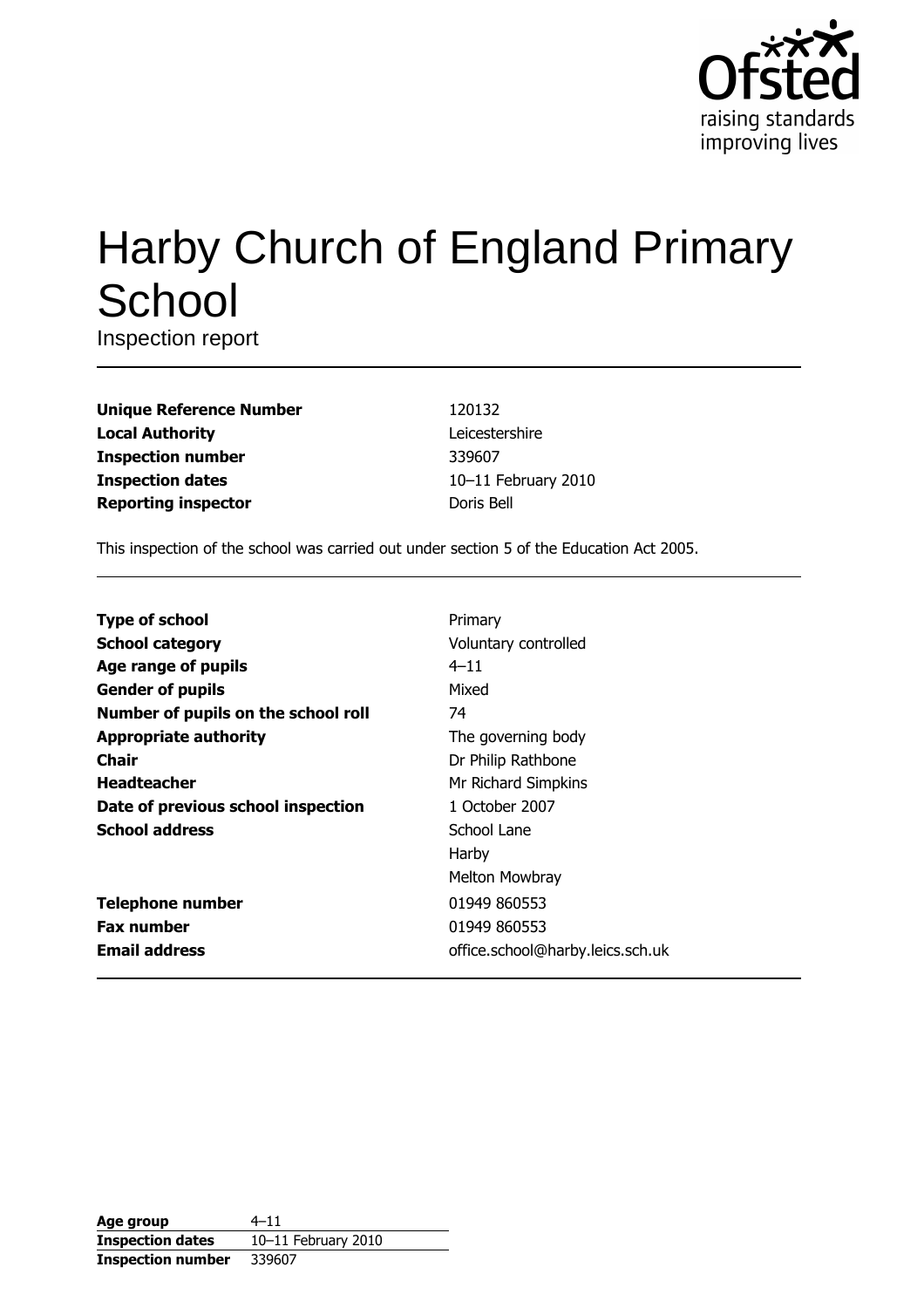The Office for Standards in Education, Children's Services and Skills (Ofsted) regulates and inspects to achieve excellence in the care of children and young people, and in education and skills for learners of all ages. It regulates and inspects childcare and children's social care, and inspects the Children and Family Court Advisory Support Service (Cafcass), schools, colleges, initial teacher training, work-based learning and skills training, adult and community learning, and education and training in prisons and other secure establishments. It rates council children's services, and inspects services for looked after children, safequarding and child protection.

Further copies of this report are obtainable from the school. Under the Education Act 2005, the school must provide a copy of this report free of charge to certain categories of people. A charge not exceeding the full cost of reproduction may be made for any other copies supplied.

If you would like a copy of this document in a different format, such as large print or Braille, please telephone 08456 404045, or email enquiries@ofsted.gov.uk.

You may copy all or parts of this document for non-commercial educational purposes, as long as you give details of the source and date of publication and do not alter the documentation in any way.

Royal Exchange Buildings St Ann's Square Manchester M2 7LA T: 08456 404045 Textphone: 0161 618 8524 E: enquiries@ofsted.gov.uk W: www.ofsted.gov.uk © Crown copyright 2010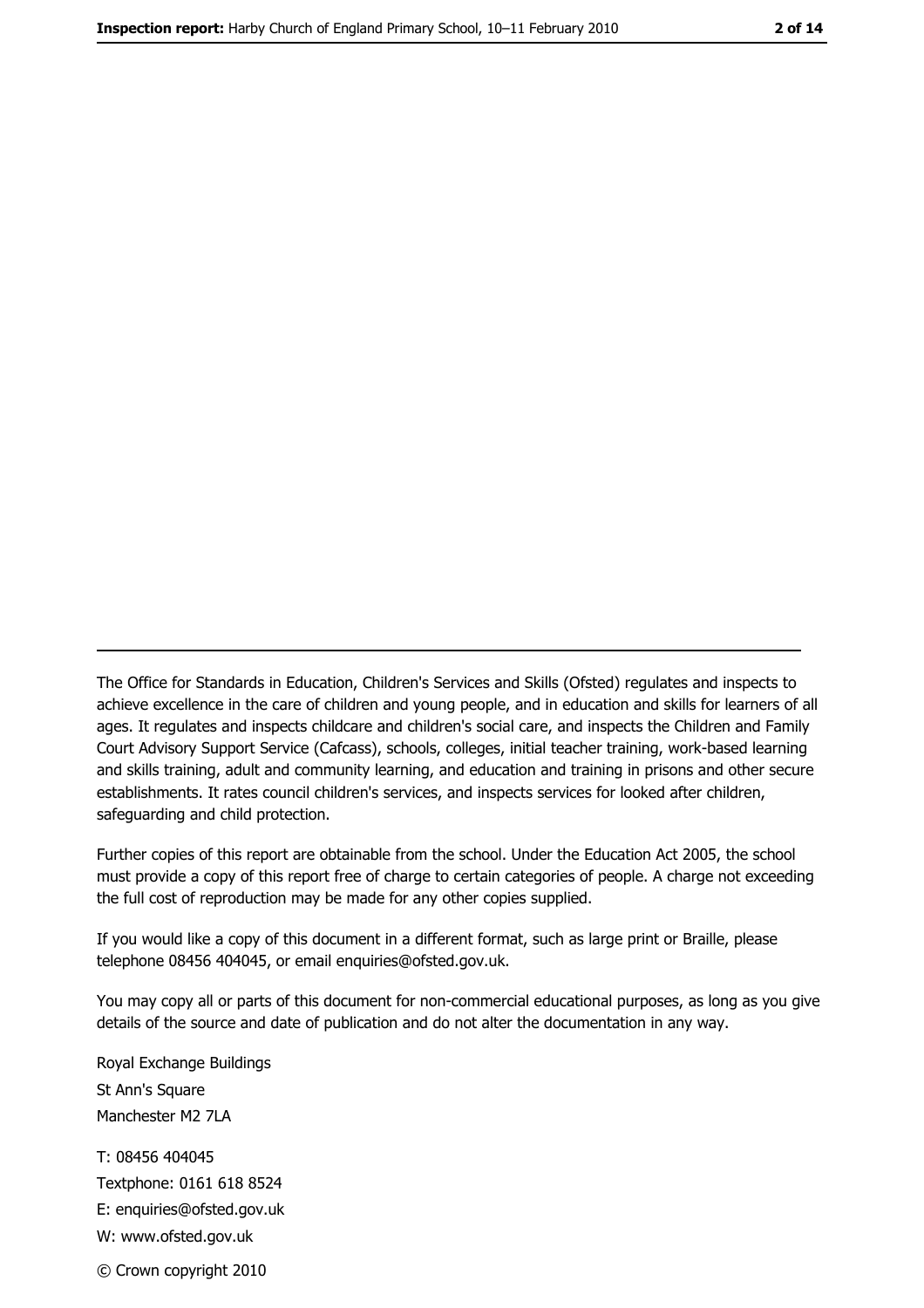# **Introduction**

This inspection was carried out by two additional inspectors. They spent just over half of their time on the inspection looking at learning, observed 11 lessons and saw all teachers teach. They also held meetings with groups of pupils, governors and staff. They observed the school's work and looked at teachers' planning, pupils' books, the school improvement plan, monitoring and evaluation records, assessment records, records for pupils with special educational needs and/or disabilities, safeguarding procedures and reports of the school improvement partner. The responses from the pupil and staff questionnaires were analysed, as were the responses from the 42 parents' questionnaires.

The inspection team reviewed many aspects of the school's work. It looked in detail at the following:

- Progress in language and social development in the Early Years Foundation Stage to  $\blacksquare$ see how effective the school has been in improving these areas.
- Progress in writing, especially for more able pupils in Year 2, and whether there are  $\blacksquare$ any differences between boys' and girls' progress.
- The effectiveness of safeguarding procedures.  $\blacksquare$

# Information about the school

In this small school, the Early Years Foundation Stage consists of five Reception children who are taught alongside Year 1 pupils. Year 2 pupils are taught on their own. Pupils in Years 3 to 6 are taught in two mixed age classes. The proportion of pupils known to be eligible for free school meals is below average, as is the proportion with special educational needs and/or disabilities. Both fluctuate from year to year because of the small numbers in each year group. Very few pupils come from minority ethnic or mixed ethnic backgrounds. The school runs its own breakfast and after-school clubs and is involved in a 'Making Good Progress' project. It is part of a soft federation with several other primary schools and one high school, currently working on increasing the role of technology in improving pupils' learning at home and at school. This is the first inspection since the school became an all-through primary school in 2008.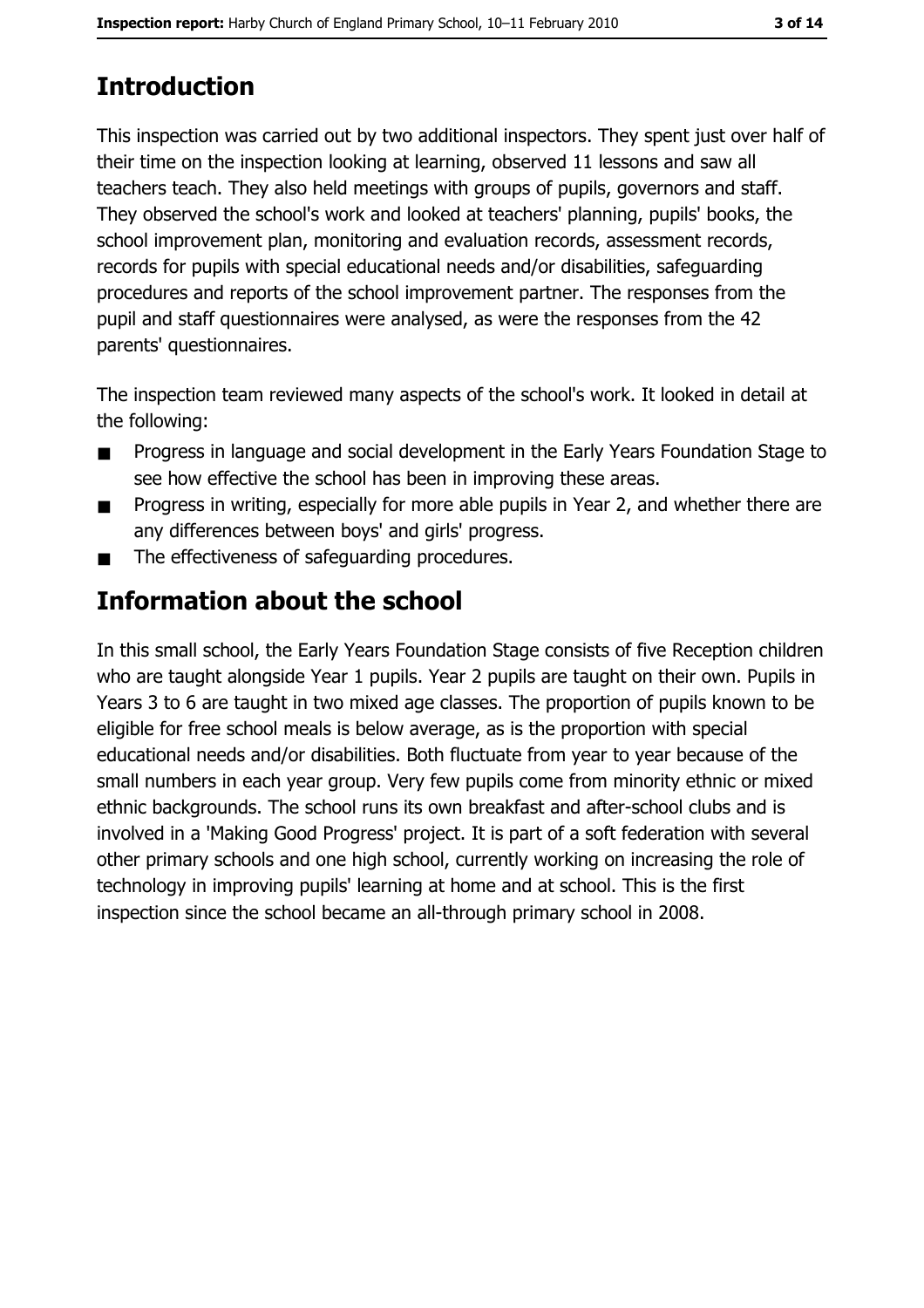# **Inspection judgements**

## Overall effectiveness: how good is the school?

#### The school's capacity for sustained improvement

### **Main findings**

Pupils thrive in this school because the exceptionally warm and friendly, supportive yet challenging learning environment in which they work and play, ensures that pupils of all levels of ability, regardless of gender, make the best gains possible in their learning and personal development. Children get off to a good start in Reception and make good progress in every area of learning. Standards are well above average in Year 6. Assessment, marking and dialogue between adults and pupils are of a high quality. Outstanding teaching and an exceptionally well planned curriculum ensure work is closely tailored to pupils' individual needs. In lessons, teachers systematically and effectively check pupils' understanding, anticipate where they need to intervene and readily reshape tasks to improve learning. The content of pupils' writing is really good, but it is sometimes difficult to read and, even in Year 6, handwriting is not always joined up. This sometimes hinders the rate at which pupils can put their often superb ideas down on paper and therefore the amount of work they do.

Pupils are justifiably very proud of their school, as are their parents and carers. Pupils' views are summed up in statements like: 'We don't think we would learn as well anywhere else, because here we're surrounded by teachers and friends who are really kind and helpful' and 'learning is fun.' Effective safeguarding procedures ensure pupils are very safe and secure in school, and they in turn have an excellent understanding of how to keep themselves safe, fit and healthy. Behaviour is excellent and attendance levels are high because pupils really enjoy school, are very keen to succeed and achieve exceptionally well. Relationships throughout the school are excellent. Pupils are exceptionally confident in their ability to try new things and they are not afraid to make mistakes because they will always get help to correct them. They have a remarkably good understanding of the need to respect and value others, including those from different backgrounds and cultures, because they know that they themselves are valued and respected. The school council is highly influential in making decisions about school improvement and pupils leave the school as mature youngsters exceptionally well prepared for their future.

The school identifies accurately what it does well and where it can improve further. For example, information and communication technology (ICT) is used well to support learning across the curriculum, but the school is not yet making best use of the new technology equipment installed to help pupils learn even better at home and at school. High levels of motivation among staff and pupils arise out of very effective teamwork in which staff share and help to realise the school leadership's vision of continuous improvement. The ambition to help every pupil do as well as they possibly can is embedded in everything the school does. It is further exemplified in challenging targets

| ı    |  |
|------|--|
| a ka |  |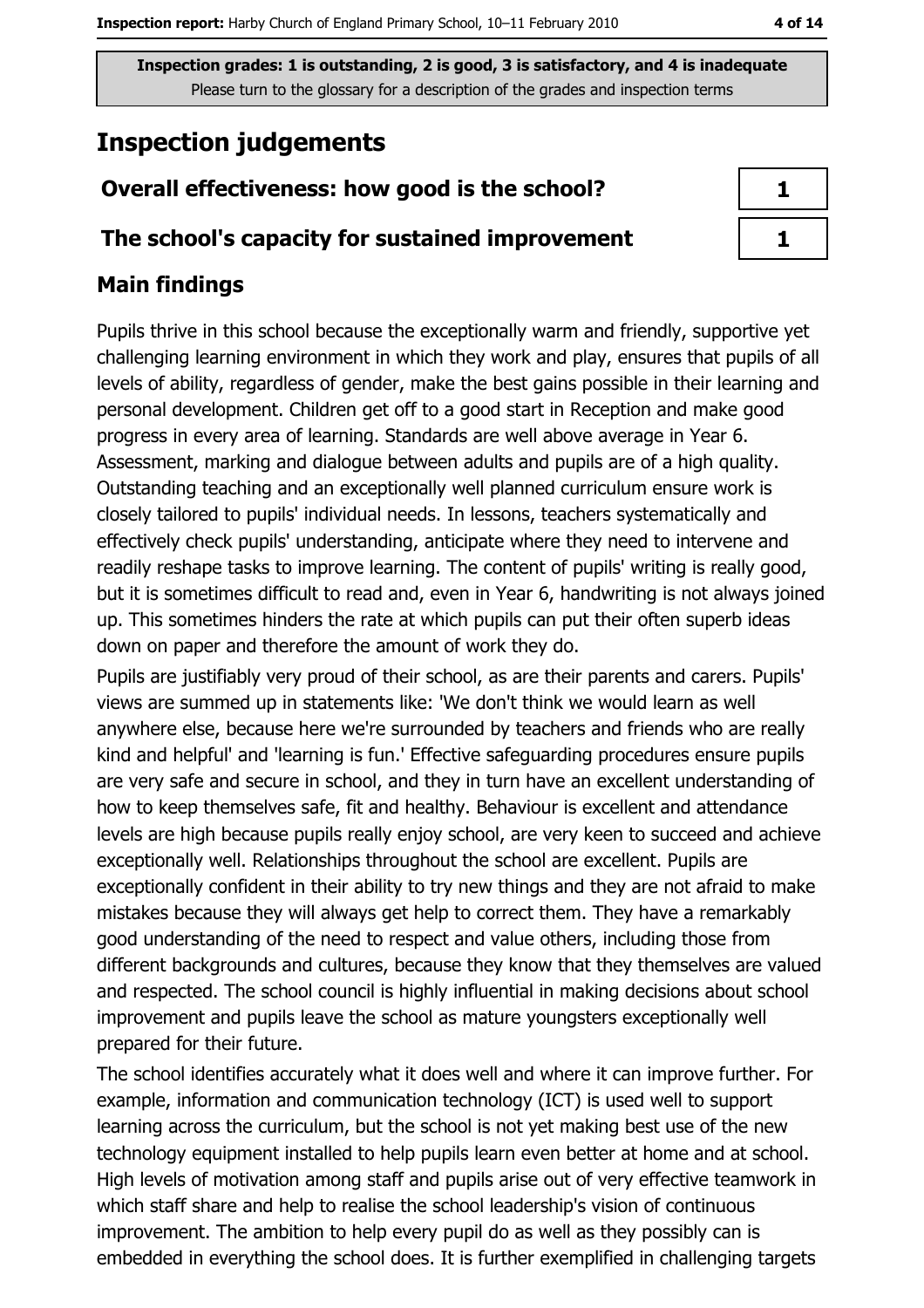and in the promotion of basic skills at every opportunity. It is seen too in the excellent understanding the school has of how to promote community cohesion by ensuring pupils have many well-considered opportunities to meet and engage with the local and wider community and with pupils from different cultures. All of this contributes to the school's excellent capacity for sustained improvement in the future.

#### What does the school need to do to improve further?

- Ensure that pupils write legibly at all times and, particularly in Year 6, use joined up writing to get their thoughts down on paper more quickly.
	- Ensure that the new ICT equipment is used effectively to enhance pupils' learning further.

#### **Outcomes for individuals and groups of pupils**

Children's attainment on entry varies because of the small numbers in each year group. More recently, it has been slightly below expectation for their age, particularly in aspects of literacy and personal development. Achievement is excellent and standards are well above average in Year 6. In Year 2 and Year 6, a significant proportion of pupils are working at levels higher than those expected for their age, particularly in writing and mathematics. Pupils know it is important to use different writing styles to suit different purposes, readers and situations. This is very evident, for example, in Year 6 pupils' poetry and their well researched reports on the floods in Cumbria and on the beginnings of the NHS, and the benefits it brought to the people of that time. In writing, as in mathematics, their learning benefits from the many opportunities they have to use and apply their literacy and mathematical skills in real life situations, often using their ICT skills to enhance their learning further. However, while Year 6 pupils can talk animatedly about what they want to say, a small minority do not complete as much written work as they could in lessons. This is because they lose time taking particular care over printing instead of using flowing, joined up writing to get things down on paper more quickly. Throughout the school, pupils are extremely polite and well-mannered. They approach adults and each other with confidence and respect, often proudly showing their work. The 'family service' approach at lunchtimes encourages pupils of all ages to mix together well as older pupils help younger ones to develop their table manners and social skills. The pupils' excellent understanding of the benefits of healthy living is exemplified in their knowledge of healthy eating and of the benefits gained from taking regular exercise. They are justifiably proud of their many sporting successes, such as recently winning the Year 5 girls' cross country championship.

Pupils relish responsibility, for example, as school councillors and 'Eco Warriors'. They take their roles very seriously and fulfil them exceptionally well, contributing to school improvement and impressing on others the need to care for the environment and protect its resources. The school council's involvement in improving the range of equipment for physical education and in helping to plan the circuit around the school field brought them into direct contact with a number of conflicting priorities. These

 $\mathbf{1}$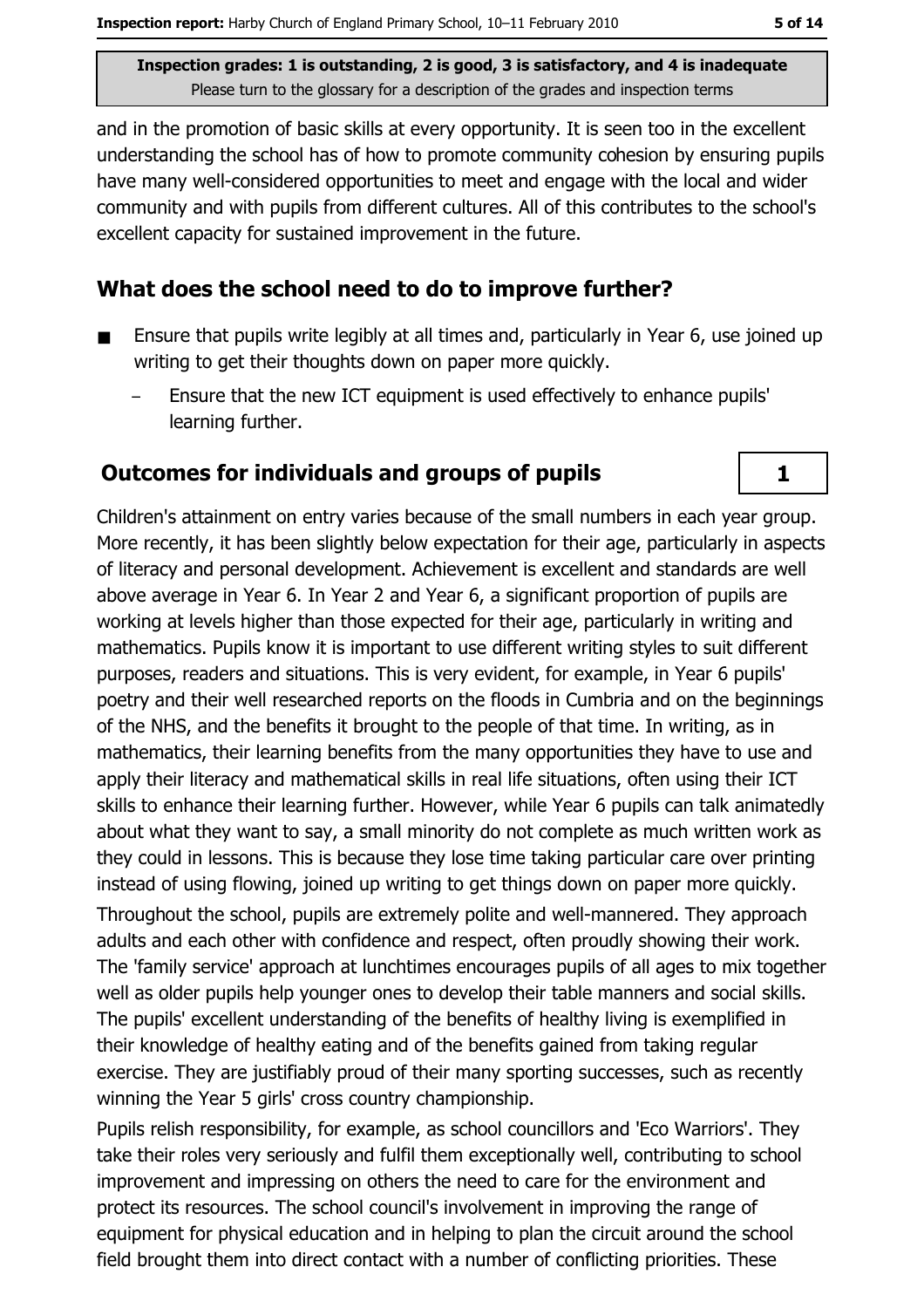included cost, drainage, availability of materials and equipment, and constrictions placed on ideas by, for example, building regulations. This is excellent preparation for life beyond school.

Pupils develop an excellent understanding of the influence different cultures have had on various aspects of life in the United Kingdom today. This was observed in Year 6 as pupils discussed the materials and patterns that influenced clothes in the 1970s and learned that there are differences between cultural and religious traditions and influences. They also showed great sensitivity as they planned for the imminent visit of pupils from their link school, most of whom are from minority ethnic groups.

These are the grades for pupils' outcomes

| Pupils' achievement and the extent to which they enjoy their learning                                                     |    |
|---------------------------------------------------------------------------------------------------------------------------|----|
| Taking into account:<br>Pupils' attainment <sup>1</sup>                                                                   | 2  |
| The quality of pupils' learning and their progress                                                                        | 1  |
| The quality of learning for pupils with special educational needs and/or<br>disabilities and their progress               | 1  |
| The extent to which pupils feel safe                                                                                      | 1  |
| <b>Pupils' behaviour</b>                                                                                                  | 1  |
| The extent to which pupils adopt healthy lifestyles                                                                       | 1  |
| The extent to which pupils contribute to the school and wider community                                                   | 1  |
| The extent to which pupils develop workplace and other skills that will<br>contribute to their future economic well-being | 1. |
| Taking into account:<br>Pupils' attendance <sup>1</sup>                                                                   | 1  |
| The extent of pupils' spiritual, moral, social and cultural development                                                   | 1  |

### How effective is the provision?

Pupils feel very well supported in their learning and personal development and they work and play in an environment free of harassment of any sort. This enables them to learn and develop exceptionally well, academically and personally. The school makes excellent use of the 'Making Good Progress' project, to help pupils who are on the borderline between two levels of attainment to reach the higher one. Pupils understand

The grades for attainment and attendance are: 1 is high; 2 is above average; 3 is broadly average; and 4 is low.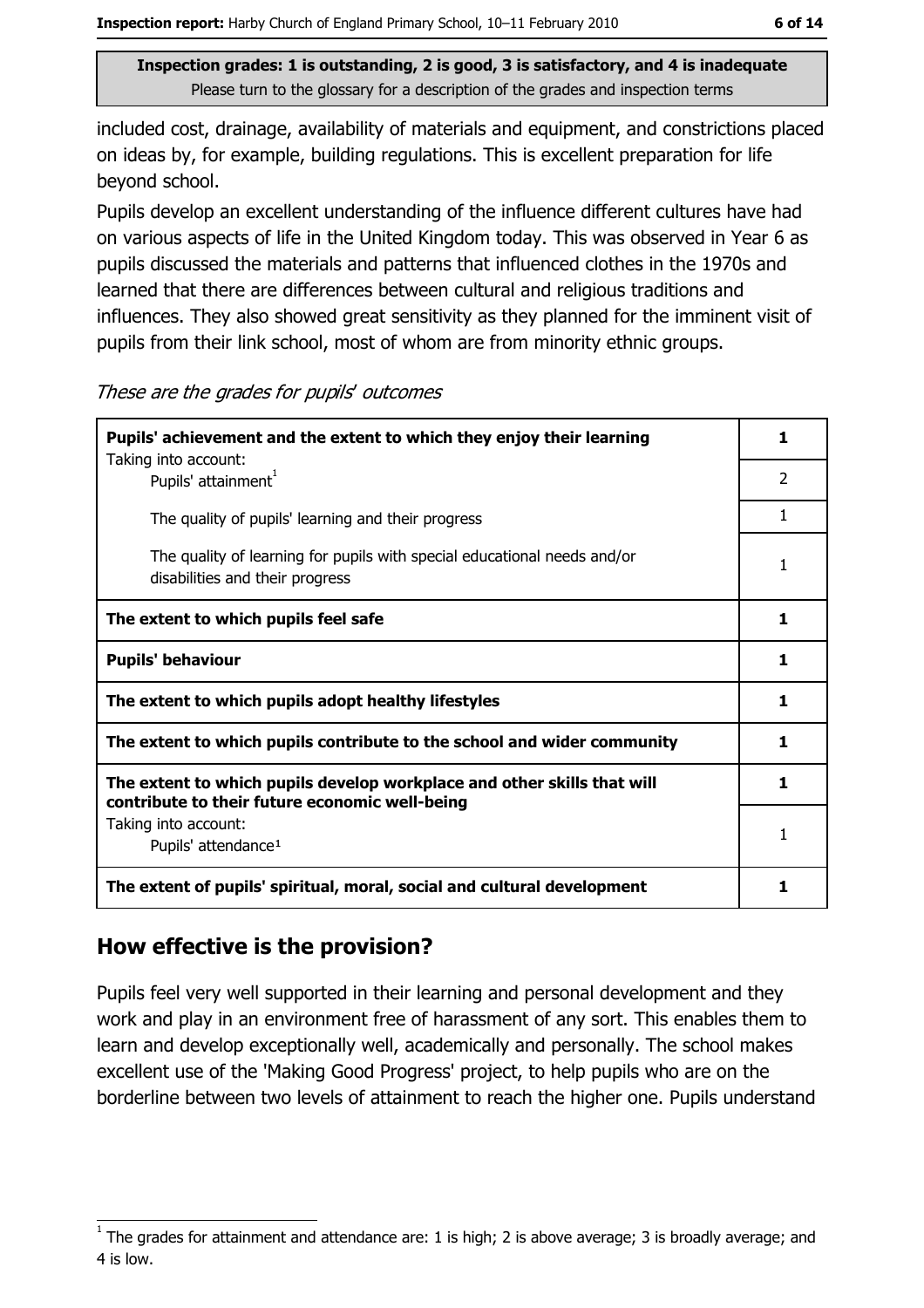in detail how to improve their work and are consistently well supported in doing so. As young as Year 1, they are involved in determining some learning outcomes and learning objectives, so they know exactly what is expected of them. Older pupils talk knowledgeably about their levels of attainment, the next steps in their learning, and about how 'ticks show we're getting it' and a highlight says 'we've got it'. All of this is the result of the exceptionally good use teachers make of assessment information in their planning. Each layer of planning informs the next and is very responsive to pupils' different ages and stages of learning, and teachers are adept at bringing subjects together to join up learning and give pupils real life experiences that further enhance it. The curriculum is exceptionally well planned to help them in this. It is further enhanced by an excellent range of visits, visitors and extra-curricular clubs and activities, the latter attended by almost 90% of pupils.

Teachers are especially vigilant in lessons, seizing the moment to adapt pupils' work in relation to how well they are doing, and virtually all pupils work with sustained high levels of concentration on all of their tasks. Teaching assistants contribute greatly to all of this, working with different ability groups at different times, dependent on need.

A good number of pupils benefit from the well run breakfast and after school clubs. In the after school club they also enjoy a snack and a hot meal before their parents and carers arrive to sign them out. They are very well looked after in both clubs where they enjoy a good range of recreational activities and further extend their personal and social skills.

| The quality of teaching                                                                                    |  |
|------------------------------------------------------------------------------------------------------------|--|
| Taking into account:<br>The use of assessment to support learning                                          |  |
|                                                                                                            |  |
| The extent to which the curriculum meets pupils' needs, including, where<br>relevant, through partnerships |  |
| The effectiveness of care, guidance and support                                                            |  |

These are the grades for the quality of provision

### How effective are leadership and management?

The clarity, commitment and determination with which the headteacher, staff and governors work to achieve the best possible outcomes for the pupils create an excellent climate for continuing sustained improvement. Challenging targets, adjusted upwards when better than expected progress occurs, lead to pupils reaching higher levels and achieving better than might be expected from their starting points. Excellent partnerships with parents, the community, other schools and external agencies contribute exceptionally well to pupils' overall learning and personal development. They also ease transition between classes and schools. Development planning, adjusted in the light of changing circumstances, tackles key priorities that arise out of accurate self evaluation. Clear lines of responsibility, which include consultations with staff,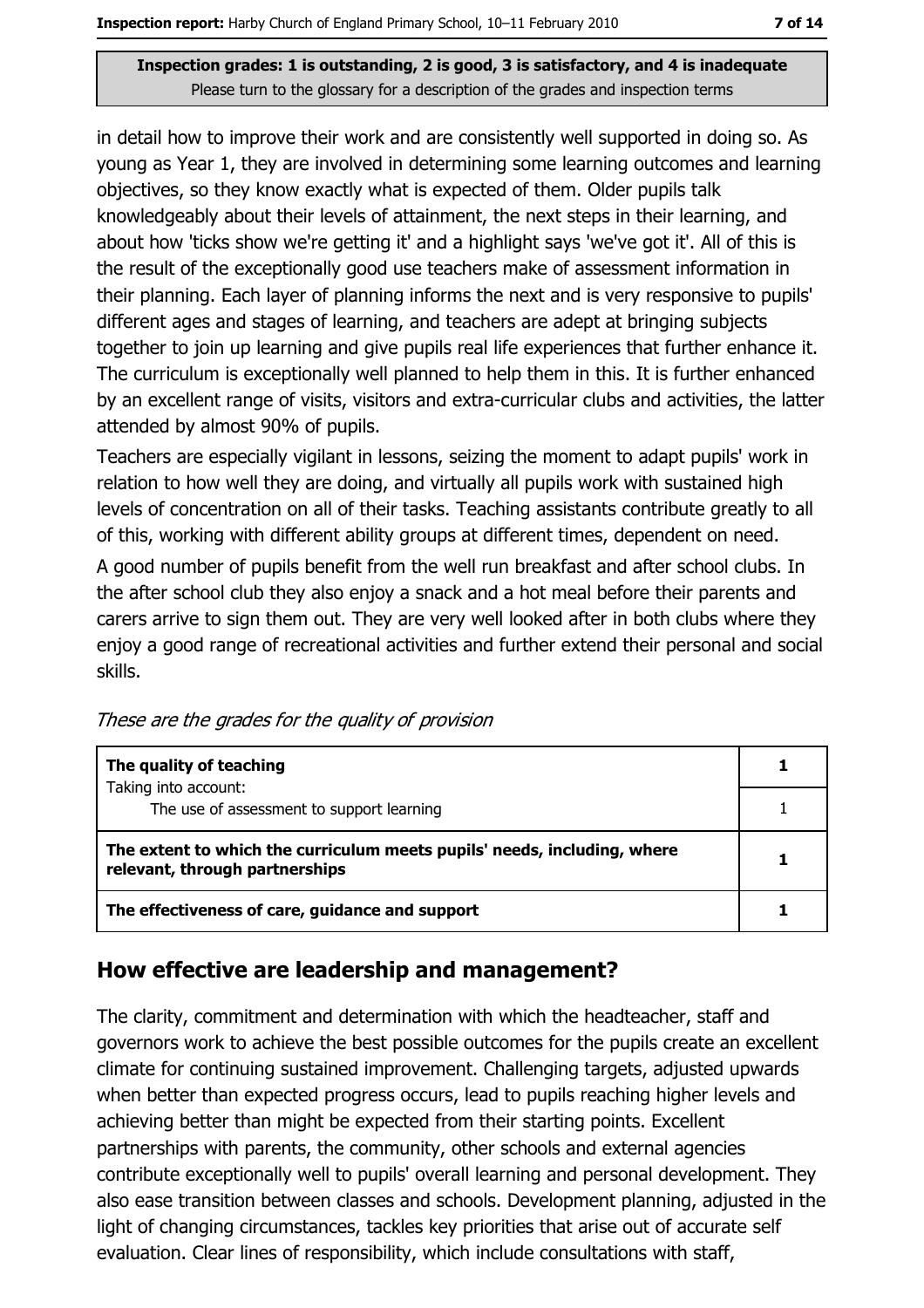governors, pupils and parents, ensure that progress towards the priorities is constantly assessed.

Governors regularly check the school's work and are influential in determining its strategic direction. They seek and act on the views of parents and pupils, for example, through questionnaires and by meeting with the school council. They very successfully ensure that pupils and staff are safe in school but recent changes mean there are a number of new governors who still have to complete some training in this area. The school does a great deal to promote and celebrate pupils' different talents and it very successfully ensures equality of opportunity for everyone. This is evident too in its excellent promotion of community cohesion. The school has an excellent understanding of its own context, it is influential in the local community and it takes decisive action to ensure pupils learn to value and respect different faiths, ethnicities and cultures in this country and abroad.

These are the grades for leadership and management

| The effectiveness of leadership and management in embedding ambition and<br>driving improvement                                                                     | 1                       |
|---------------------------------------------------------------------------------------------------------------------------------------------------------------------|-------------------------|
| Taking into account:<br>The leadership and management of teaching and learning                                                                                      | 1                       |
| The effectiveness of the governing body in challenging and supporting the<br>school so that weaknesses are tackled decisively and statutory responsibilities<br>met | $\overline{\mathbf{2}}$ |
| The effectiveness of the school's engagement with parents and carers                                                                                                | 1                       |
| The effectiveness of partnerships in promoting learning and well-being                                                                                              | 1.                      |
| The effectiveness with which the school promotes equality of opportunity and<br>tackles discrimination                                                              | 1                       |
| The effectiveness of safeguarding procedures                                                                                                                        | $\overline{\mathbf{2}}$ |
| The effectiveness with which the school promotes community cohesion                                                                                                 | 1                       |
| The effectiveness with which the school deploys resources to achieve<br>value for money                                                                             |                         |

## **Early Years Foundation Stage**

Effective induction procedures and excellent partnerships with parents ensure children settle well and make good progress. Detailed planning arises out of a very well structured curriculum that caters effectively for Reception children in the mixed age class. Leadership and management are good. Staff are vigilant in ensuring children's health, safety and well-being, although they sometimes miss opportunities to grab the moment to move their learning on in lessons, for example, in phonics and role play. Literacy and personal development skills are rightly given high priority and progress is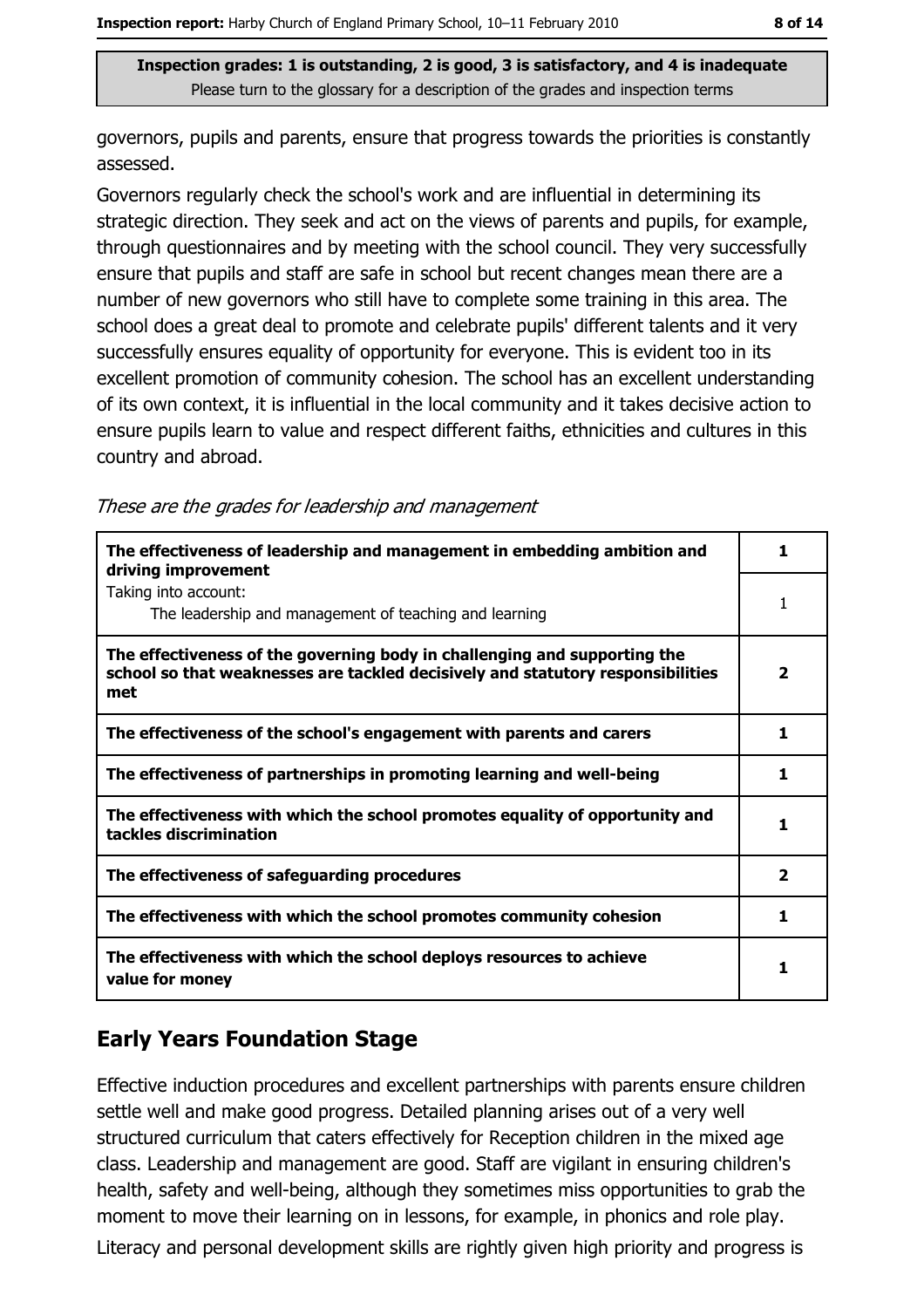rapid in these areas. Behaviour is excellent. Children take turns, share resources and listen well to each other and to adults. They become increasingly independent and already contribute to some aspects of their own learning. They know and can match a good range of letters and sounds and they enjoy many exciting activities, such as searching for letters outdoors and matching them to objects. Their faces were a joy to behold as they put their coats, hats and gloves on to go out and do this in the snow. Assessment procedures are excellent and children's progress is tracked very effectively indeed. The 'Learning journey' booklets demonstrate this really well.

These are the grades for the Early Years Foundation Stage

| <b>Overall effectiveness of the Early Years Foundation Stage</b>                             |  |
|----------------------------------------------------------------------------------------------|--|
| Taking into account:<br>Outcomes for children in the Early Years Foundation Stage            |  |
| The quality of provision in the Early Years Foundation Stage                                 |  |
| The effectiveness of leadership and management of the Early Years<br><b>Foundation Stage</b> |  |

## **Views of parents and carers**

Parents are overwhelmingly pleased with the school, typically describing it as 'amazing' and 'excellent', saying their children have 'grown in confidence, understanding of others as well as educationally'. They also say that 'The school has a warm and caring atmosphere and children and teachers genuinely seem to have fun and enjoy their time at school.' Inspectors agree.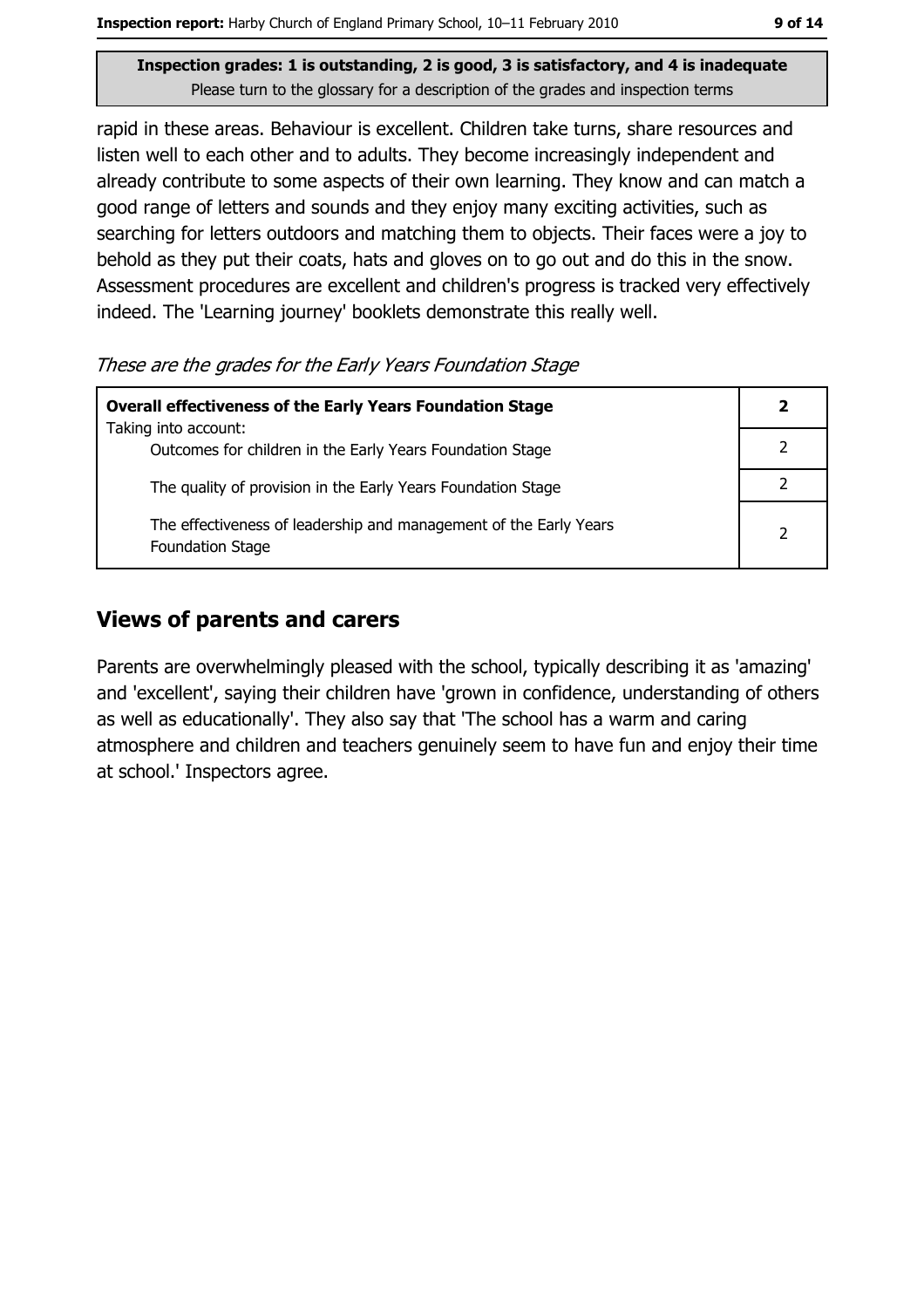### Responses from parents and carers to Ofsted's questionnaire

Ofsted invited all the registered parents and carers of pupils registered at Harby C of E Primary School to complete a questionnaire about their views of the school.

In the questionnaire, parents and carers were asked to record how strongly they agreed with 13 statements about the school. The inspection team received 42 completed questionnaires by the end of the on-site inspection. In total, there are 74 pupils registered at the school.

| <b>Statements</b>                                                                                                                                                                                                                                       | <b>Strongly</b><br><b>Agree</b> |               | <b>Agree</b>   |               | <b>Disagree</b> |               | <b>Strongly</b><br>disagree |               |
|---------------------------------------------------------------------------------------------------------------------------------------------------------------------------------------------------------------------------------------------------------|---------------------------------|---------------|----------------|---------------|-----------------|---------------|-----------------------------|---------------|
|                                                                                                                                                                                                                                                         | <b>Total</b>                    | $\frac{0}{0}$ | <b>Total</b>   | $\frac{0}{0}$ | <b>Total</b>    | $\frac{1}{2}$ | <b>Total</b>                | $\frac{1}{2}$ |
| My child enjoys school                                                                                                                                                                                                                                  | 31                              | 74            | 9              | 21            | 1               | 2             | $\Omega$                    | $\Omega$      |
| The school keeps my child<br>safe                                                                                                                                                                                                                       | 35                              | 83            | 6              | 14            | $\mathbf 0$     | 0             | 0                           | $\mathbf 0$   |
| The school informs me<br>about my child's progress                                                                                                                                                                                                      | 28                              | 67            | 13             | 31            | $\mathbf 0$     | 0             | 0                           | $\mathbf 0$   |
| My child is making enough<br>progress at this school                                                                                                                                                                                                    | 27                              | 64            | 14             | 33            | $\mathbf 0$     | 0             | 0                           | 0             |
| The teaching is good at this<br>school                                                                                                                                                                                                                  | 32                              | 76            | 9              | 21            | $\mathbf 0$     | 0             | 0                           | $\mathbf 0$   |
| The school helps me to<br>support my child's learning                                                                                                                                                                                                   | 29                              | 69            | 12             | 29            | $\mathbf 0$     | 0             | 0                           | 0             |
| The school helps my child to<br>have a healthy lifestyle                                                                                                                                                                                                | 23                              | 55            | 19             | 45            | $\mathbf 0$     | 0             | 0                           | $\mathbf 0$   |
| The school makes sure that<br>my child is well prepared for<br>the future (for example<br>changing year group,<br>changing school, and for<br>children who are finishing<br>school, entering further or<br>higher education, or<br>entering employment) | 22                              | 52            | 17             | 40            | $\mathbf 0$     | 0             | 0                           | $\mathbf 0$   |
| The school meets my child's<br>particular needs                                                                                                                                                                                                         | 28                              | 67            | 14             | 33            | $\mathbf 0$     | 0             | 0                           | $\mathbf 0$   |
| The school deals effectively<br>with unacceptable behaviour                                                                                                                                                                                             | 24                              | 57            | 17             | 40            | $\mathbf 0$     | $\mathbf 0$   | 0                           | $\mathbf 0$   |
| The school takes account of<br>my suggestions and<br>concerns                                                                                                                                                                                           | 29                              | 69            | 11             | 26            | $\mathbf 1$     | 2             | 0                           | 0             |
| The school is led and<br>managed effectively                                                                                                                                                                                                            | 34                              | 81            | $\overline{7}$ | 17            | $\mathbf 0$     | 0             | $\bf{0}$                    | $\mathbf 0$   |
| Overall, I am happy with my<br>child's experience at this<br>school                                                                                                                                                                                     | 32                              | 76            | 10             | 24            | $\pmb{0}$       | $\pmb{0}$     | $\mathbf 0$                 | $\mathbf 0$   |

The table above summarises the responses that parents and carers made to each statement. The percentages indicate the proportion of parents and carers giving that response out of the total number of completed questionnaires. Where one or more parents and carers chose not to answer a particular question, the percentages will not add up to 100%.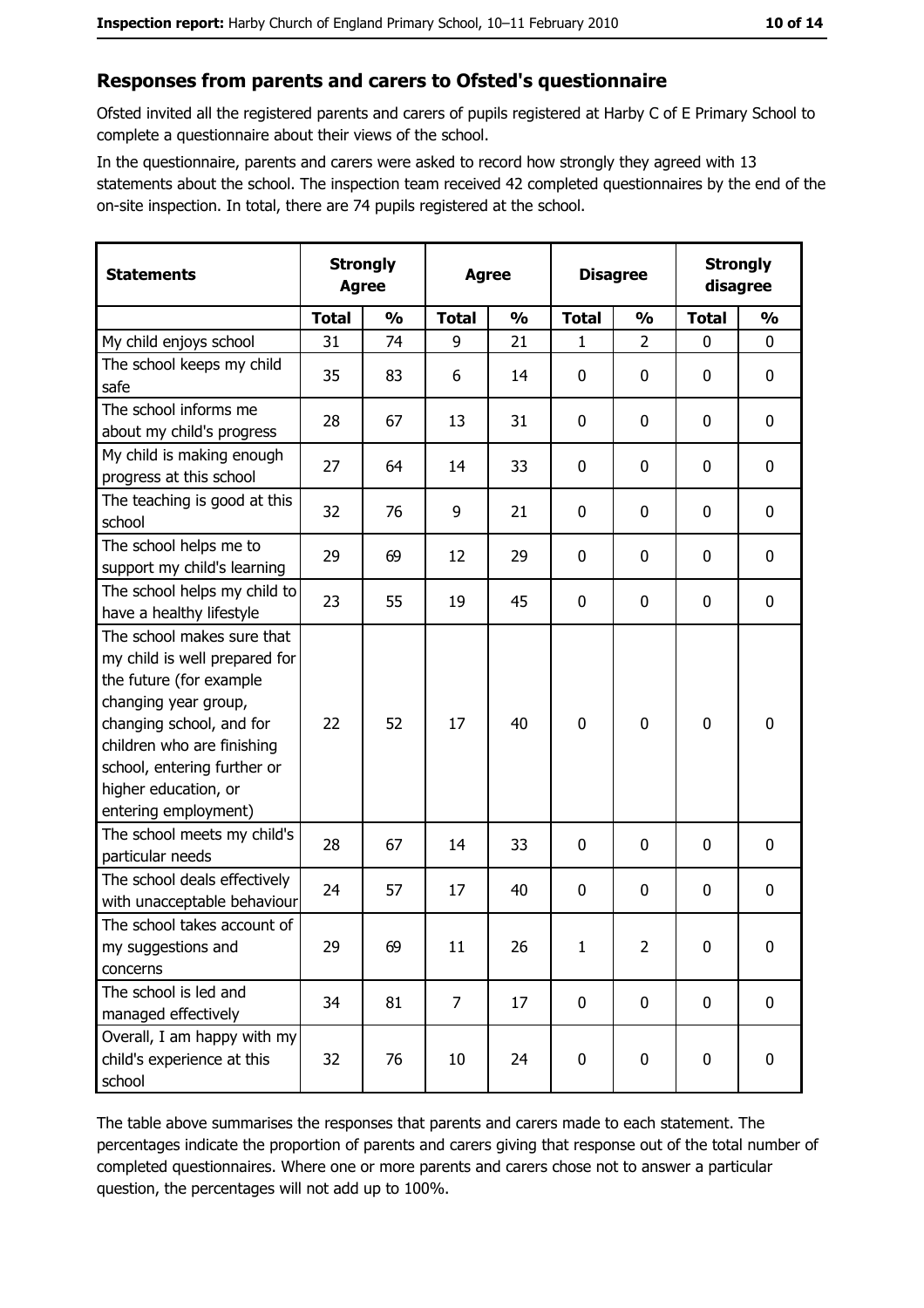# Glossary

| Grade   | <b>Judgement</b> | <b>Description</b>                                                                                                                                                                                                               |
|---------|------------------|----------------------------------------------------------------------------------------------------------------------------------------------------------------------------------------------------------------------------------|
| Grade 1 | Outstanding      | These features are highly effective. An oustanding<br>school provides exceptionally well for its pupils' needs.                                                                                                                  |
| Grade 2 | Good             | These are very positive features of a school. A school<br>that is good is serving its pupils well.                                                                                                                               |
| Grade 3 | Satisfactory     | These features are of reasonable quality. A satisfactory<br>school is providing adequately for its pupils.                                                                                                                       |
| Grade 4 | Inadequate       | These features are not of an acceptable standard. An<br>inadequate school needs to make significant<br>improvement in order to meet the needs of its pupils.<br>Ofsted inspectors will make further visits until it<br>improves. |

## What inspection judgements mean

#### Overall effectiveness of schools inspected between September 2007 and July 2008

|                       | Overall effectiveness judgement (percentage of<br>schools) |      |                     |                   |
|-----------------------|------------------------------------------------------------|------|---------------------|-------------------|
| <b>Type of school</b> | <b>Outstanding</b>                                         | Good | <b>Satisfactory</b> | <b>Inadequate</b> |
| Nursery schools       | 39                                                         | 58   | 3                   | 0                 |
| Primary schools       | 13                                                         | 50   | 33                  | 4                 |
| Secondary schools     | 17                                                         | 40   | 34                  | 9                 |
| Sixth forms           | 18                                                         | 43   | 37                  | $\overline{2}$    |
| Special schools       | 26                                                         | 54   | 18                  | $\overline{2}$    |
| Pupil referral units  | 7                                                          | 55   | 30                  | 7                 |
| All schools           | 15                                                         | 49   | 32                  | 5                 |

New school inspection arrangements were introduced on 1 September 2009. This means that inspectors now make some additional judgements that were not made previously.

The data in the table above were reported in The Annual Report of Her Majesty's Chief Inspector of Education, Children's Services and Skills 2007/08.

Percentages are rounded and do not always add exactly to 100. Secondary school figures include those that have sixth forms, and sixth form figures include only the data specifically for sixth form inspection judgements.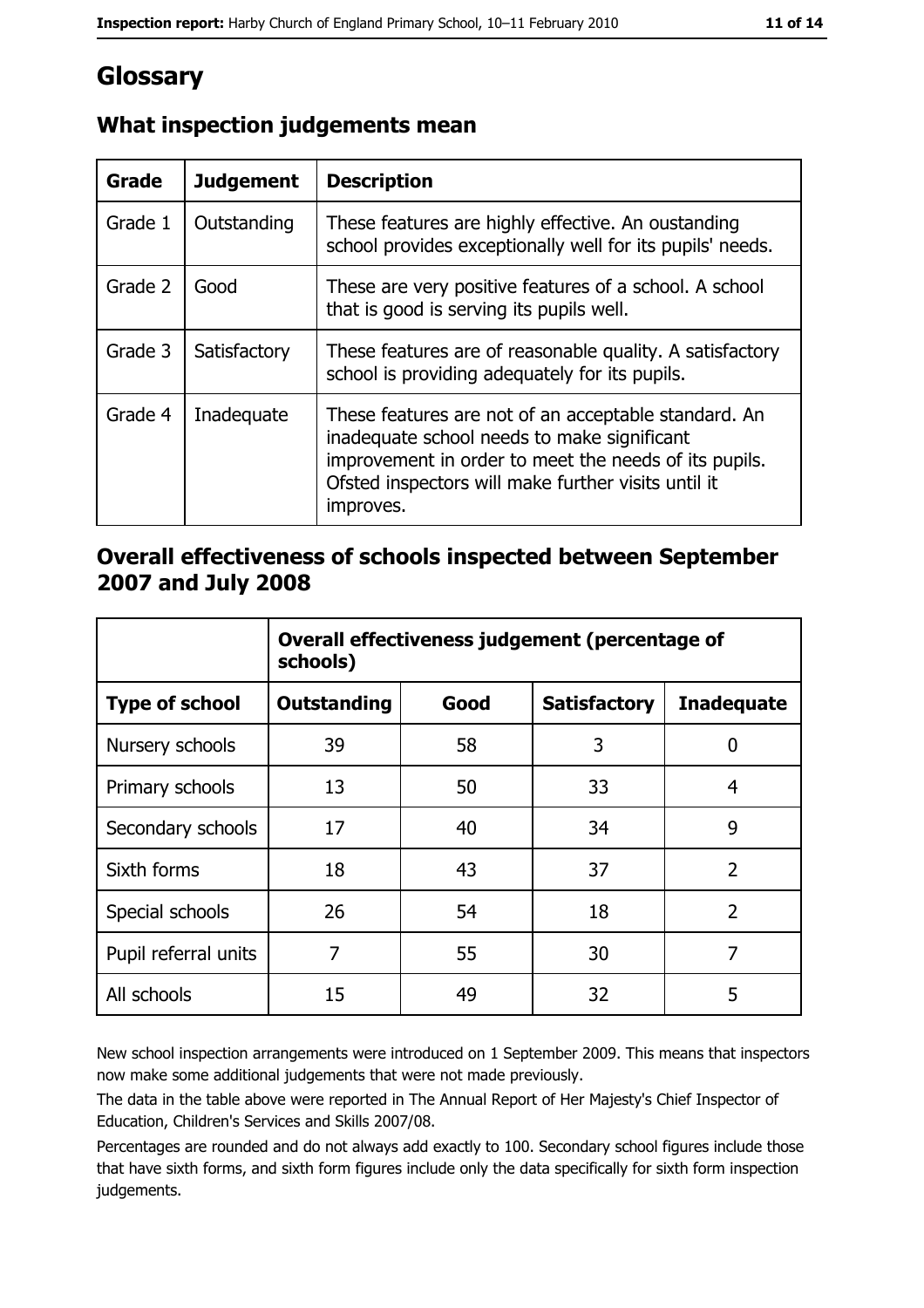# **Common terminology used by inspectors**

| Achievement:                  | the progress and success of a pupil in<br>their learning, development or training.                                                                                                                                                                                                                           |
|-------------------------------|--------------------------------------------------------------------------------------------------------------------------------------------------------------------------------------------------------------------------------------------------------------------------------------------------------------|
| Attainment:                   | the standard of the pupils' work shown by<br>test and examination results and in<br>lessons.                                                                                                                                                                                                                 |
| Capacity to improve:          | the proven ability of the school to<br>continue improving. Inspectors base this<br>judgement on what the school has<br>accomplished so far and on the quality of<br>its systems to maintain improvement.                                                                                                     |
| Leadership and management:    | the contribution of all the staff with<br>responsibilities, not just the headteacher,<br>to identifying priorities, directing and<br>motivating staff and running the school.                                                                                                                                |
| Learning:                     | how well pupils acquire knowledge,<br>develop their understanding, learn and<br>practise skills and are developing their<br>competence as learners.                                                                                                                                                          |
| <b>Overall effectiveness:</b> | inspectors form a judgement on a school's<br>overall effectiveness based on the findings<br>from their inspection of the school. The<br>following judgements, in particular,<br>influence what the overall effectiveness<br>judgement will be.                                                               |
|                               | The school's capacity for sustained<br>improvement.<br>Outcomes for individuals and groups<br>of pupils.<br>The quality of teaching.<br>The extent to which the curriculum<br>meets pupil's needs, including where<br>relevant, through partnerships.<br>The effectiveness of care, guidance<br>and support. |
| Progress:                     | the rate at which pupils are learning in<br>lessons and over longer periods of time. It<br>is often measured by comparing the<br>pupils' attainment at the end of a key<br>stage with their attainment when they<br>started.                                                                                 |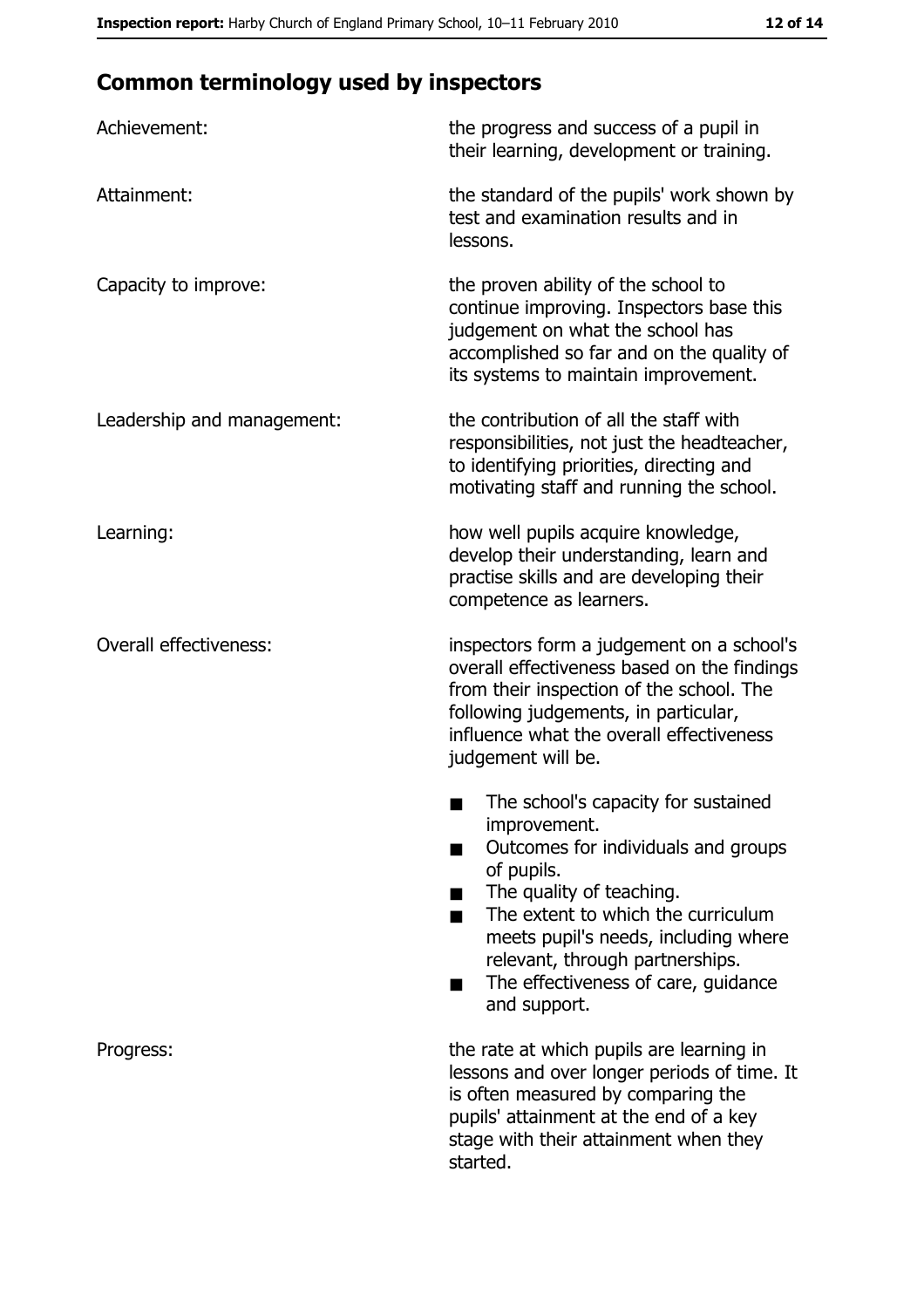This letter is provided for the school, parents and carers to share with their children. It describes Ofsted's main findings from the inspection of their school.



#### 12 February 2010

#### Dear Pupils

Inspection of Harby Church of England Primary School, Melton Mowbray, LE14 4BZ What a delight it was to visit your school and see all the exciting things you do there. Thank you very much for the extremely warm welcome you gave both of us. I can fully understand why your parents say that your school is 'amazing', and why you think you could not learn better anywhere else. As you said, your school is indeed outstanding. Here are some of the reasons why.

You make excellent progress because you work really hard, your teachers plan really exciting things for you to do and you know how to improve your own work.

All adults at your school care very deeply for each one of you and you clearly care deeply for each other. Your behaviour is excellent.

You know how important it is to keep yourselves safe, fit and healthy, and you are right to be proud of your many sporting successes.

You make a very valuable contribution to improving your school and are clearly passionate about protecting the environment and respecting everyone, including those who come from different backgrounds and cultures.

I saw some really 'wow' writing in every class. I noticed, however, that some of your handwriting is not easy to read. I also noticed that because some of you older pupils are not doing joined up writing at all times, you do not always get your superb ideas down on paper in the time available. You can help by writing more clearly and joining your writing up so you can write faster. I have asked the school to help you with this. Also, I know the school is looking forward to using its new ICT equipment to help you with your learning at school and at home, and that it has been prevented from doing so for a number of reasons. I have asked your headteacher to find ways around this so that you can benefit from the new technology.

Thank you once again and keep working hard. I very much hope that you will continue to enjoy learning as much as you do now, for the rest of your lives.

Yours sincerely

Doris Bell Lead Inspector